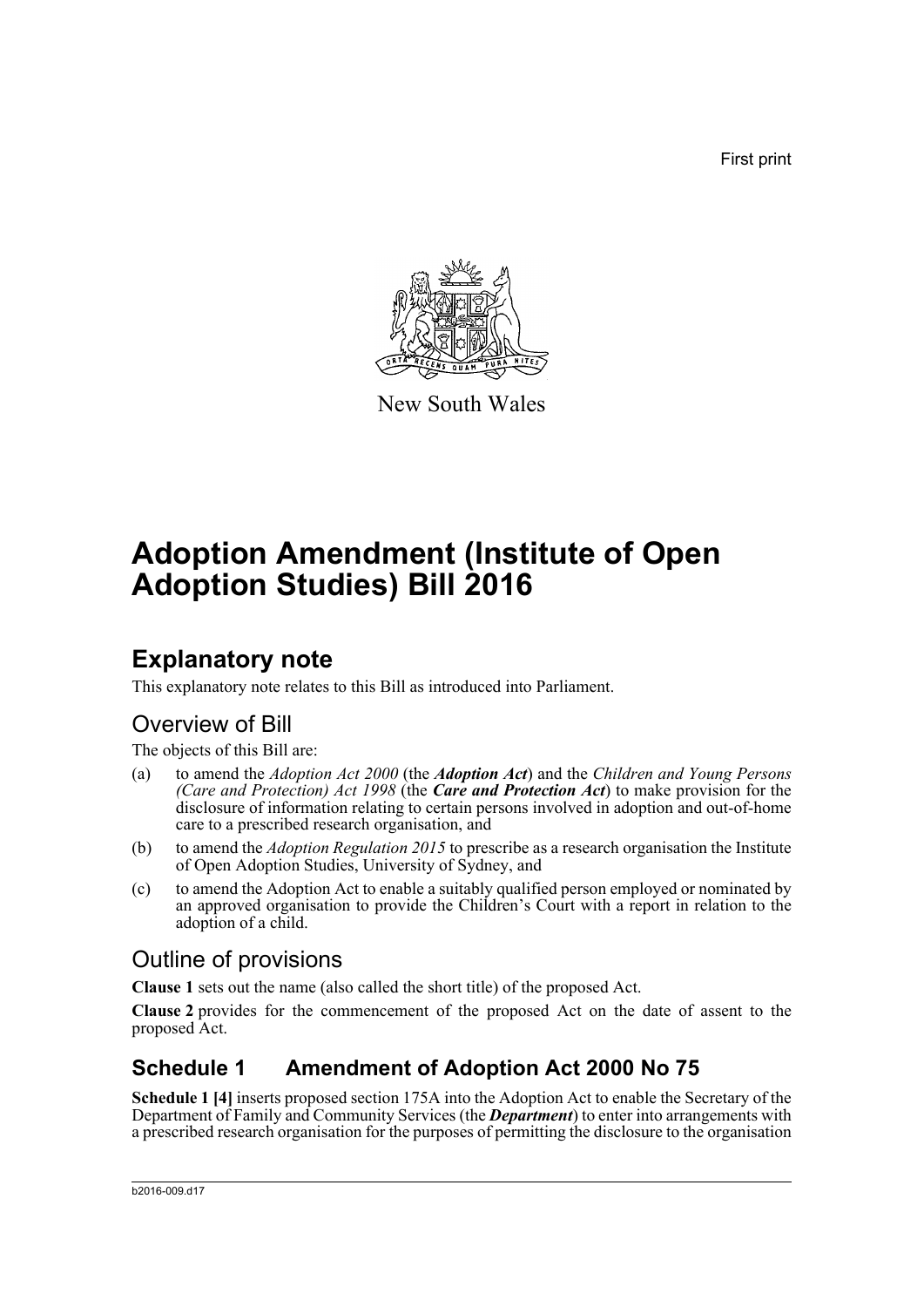of information held by the Department or an accredited adoption service provider about an affected person. An affected person is a person who is involved in an adoption or prospective adoption as a birth parent, adoptive parent or child, or a person involved in out-of-home care as an authorised carer or child.

The Secretary is not to enter into those arrangements unless satisfied that the arrangements will ensure that reasonable steps will be taken to de-identify information disclosed under the arrangements, that the information will be treated by the research organisation as confidential, that (as far as is reasonably practicable) no publication that uses or is based on the information will enable the identity of an affected person to be ascertained and that (as far as is reasonably practicable) any personal information disclosed under the arrangements will be used or dealt with in accordance with certain information protection principles set out in the *Privacy and Personal Information Protection Act 1998*. **Schedule 1 [6]** inserts a definition of *research organisation* as being an organisation prescribed by the regulations.

**Schedule 1 [5]** amends section 208 of the Adoption Act to enable regulations to be made for or with respect to the disclosure of information under the arrangements referred to in proposed section 175A, including any procedures or requirements in relation to that disclosure and any requirements on any organisation to which the information is disclosed.

**Schedule 1 [2] and [3]** amend the Adoption Act to enable a suitably qualified person employed or nominated by an approved organisation to provide the Supreme Court with a report in relation to the adoption of a child. An approved organisation is an organisation approved by the Secretary of the Department from time to time, by order in writing, to provide that report to the Supreme Court.

**Schedule 1 [1]** amends the note to Part 6 of Chapter 4 of the Adoption Act to make it clear that a child can be placed with the authorised carer of the child, rather than a temporary authorised carer, in the period commencing when consent to adoption is given and ending when an adoption order is made.

## **Schedule 2 Amendment of Children and Young Persons (Care and Protection) Act 1998 No 157**

**Schedule 2 [1]** inserts proposed section 254A into the Care and Protection Act to enable the Secretary of the Department of Family and Community Services to enter into arrangements with a prescribed research organisation for the purposes of permitting the disclosure to the organisation of information held by the Department, the Children's Guardian, a designated agency or an accredited adoption service provider about an affected person. An affected person is a person who is involved in an adoption or prospective adoption as a birth parent, adoptive parent, young person or child, an authorised carer, a child or young person in out-of-home care or a child or young person the subject of a final care order if there is no realistic possibility of the child or young person being restored to his or her birth parents or adoptive parents (an *affected person*).

The Secretary is not to enter into those arrangements unless satisfied that the arrangements will ensure that reasonable steps will be taken to de-identify information disclosed under the arrangements, that the information will be treated by the research organisation as confidential, that (as far as is reasonably practicable) no publication that uses or is based on the information will enable the identity of an affected person to be ascertained and that (as far as is reasonably practicable) any personal information disclosed under the arrangements will be used or dealt with in accordance with certain information protection principles set out in the *Privacy and Personal Information Protection Act 1998*.

**Schedule 2 [2]** amends section 264 of the Care and Protection Act to enable regulations to be made for or with respect to the disclosure of information under the arrangements referred to in proposed section 254A, including any procedures or requirements in relation to that disclosure and any requirements on any organisation to which the information is disclosed.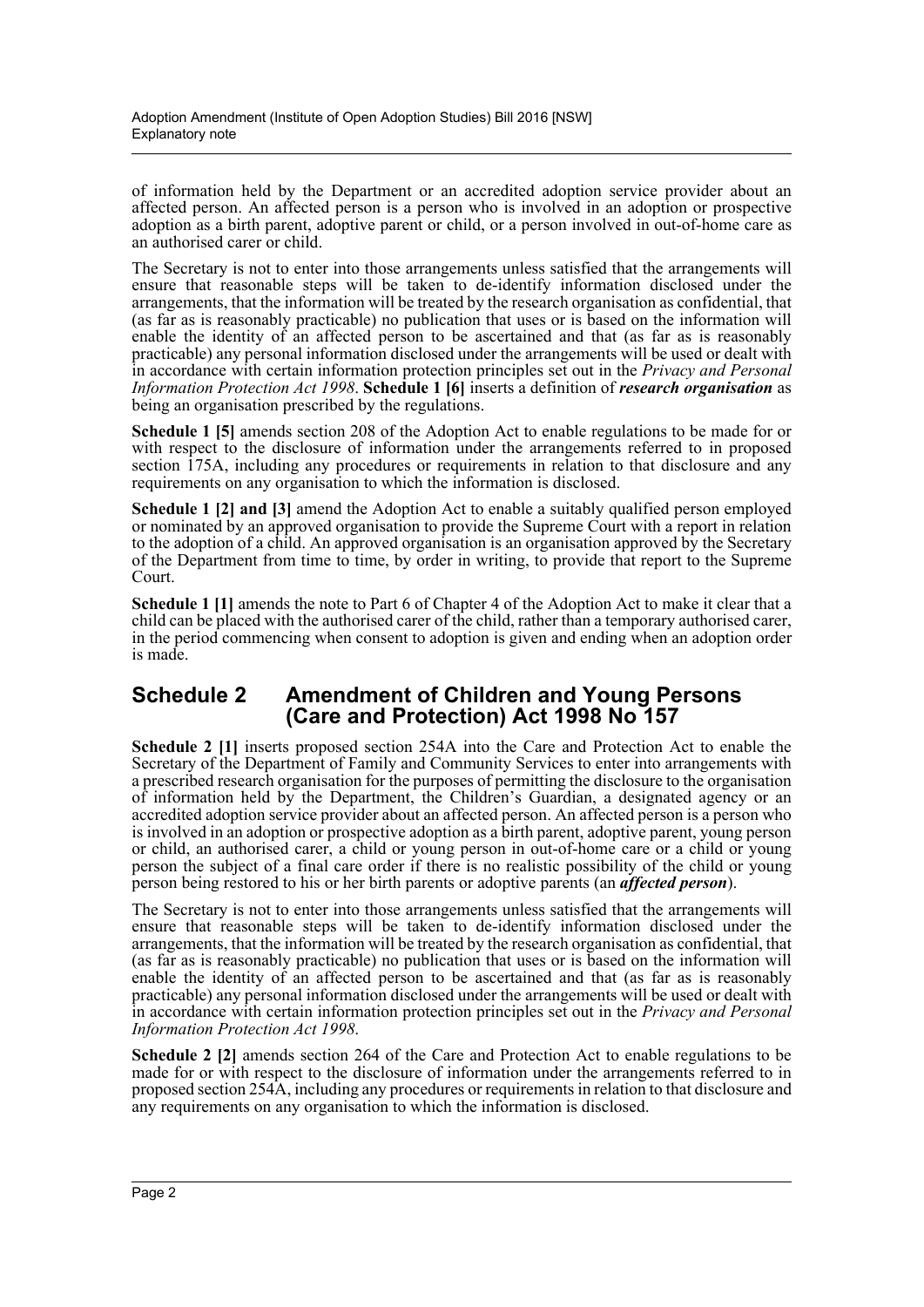# **Schedule 3 Amendment of Adoption Regulation 2015**

**Schedule 3** inserts proposed clause 132A into the *Adoption Regulation 2015* to prescribe the Institute of Open Adoption Studies, University of Sydney, as a research organisation for the purposes of the Adoption Act.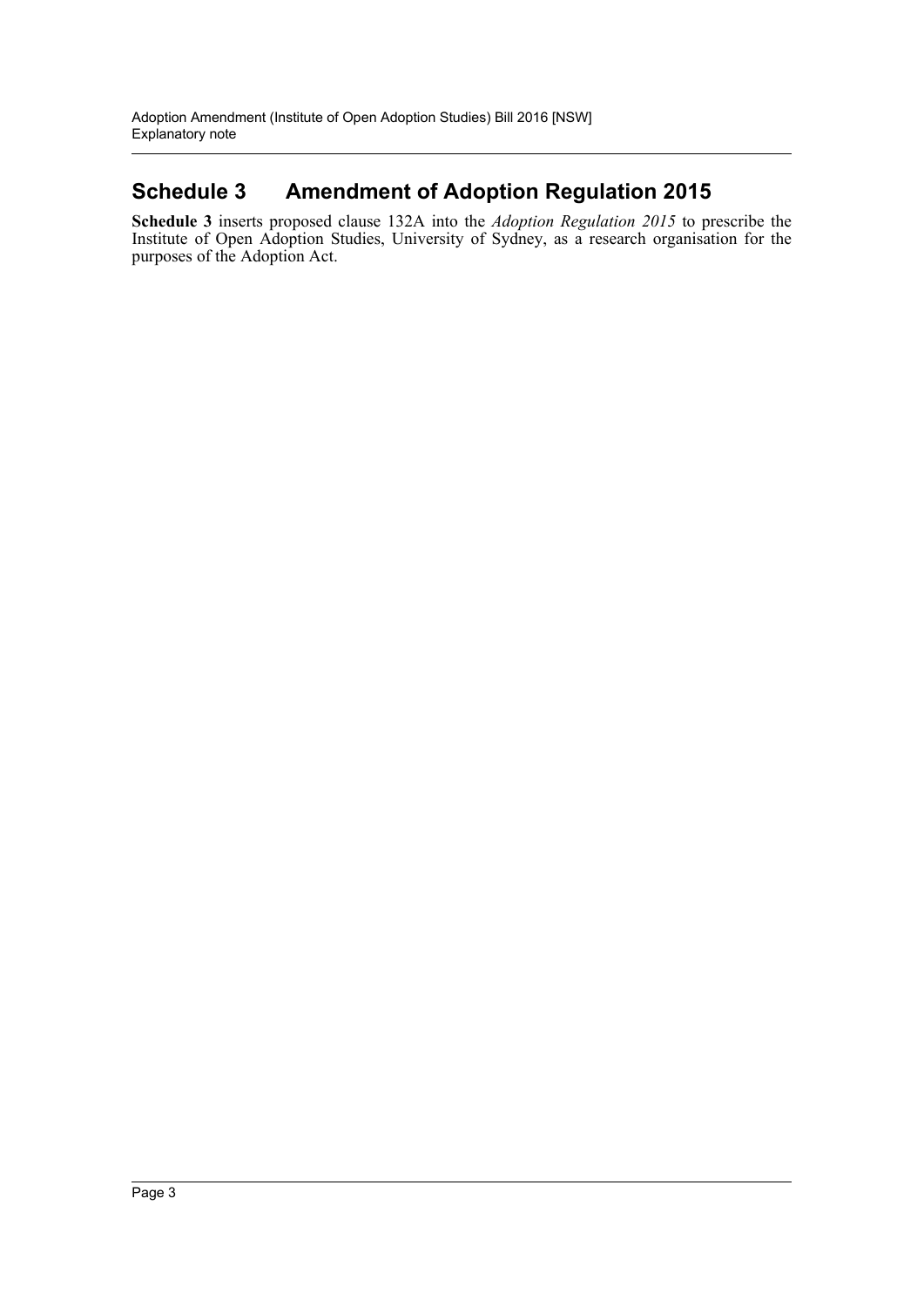First print



New South Wales

# **Adoption Amendment (Institute of Open Adoption Studies) Bill 2016**

# **Contents**

|                   |                                                                                  | Page |
|-------------------|----------------------------------------------------------------------------------|------|
|                   | Name of Act                                                                      | 2    |
|                   | Commencement                                                                     | 2    |
| Schedule 1        | Amendment of Adoption Act 2000 No 75                                             | 3    |
| <b>Schedule 2</b> | Amendment of Children and Young Persons (Care and Protection)<br>Act 1998 No 157 | 5    |
| <b>Schedule 3</b> | <b>Amendment of Adoption Regulation 2015</b>                                     |      |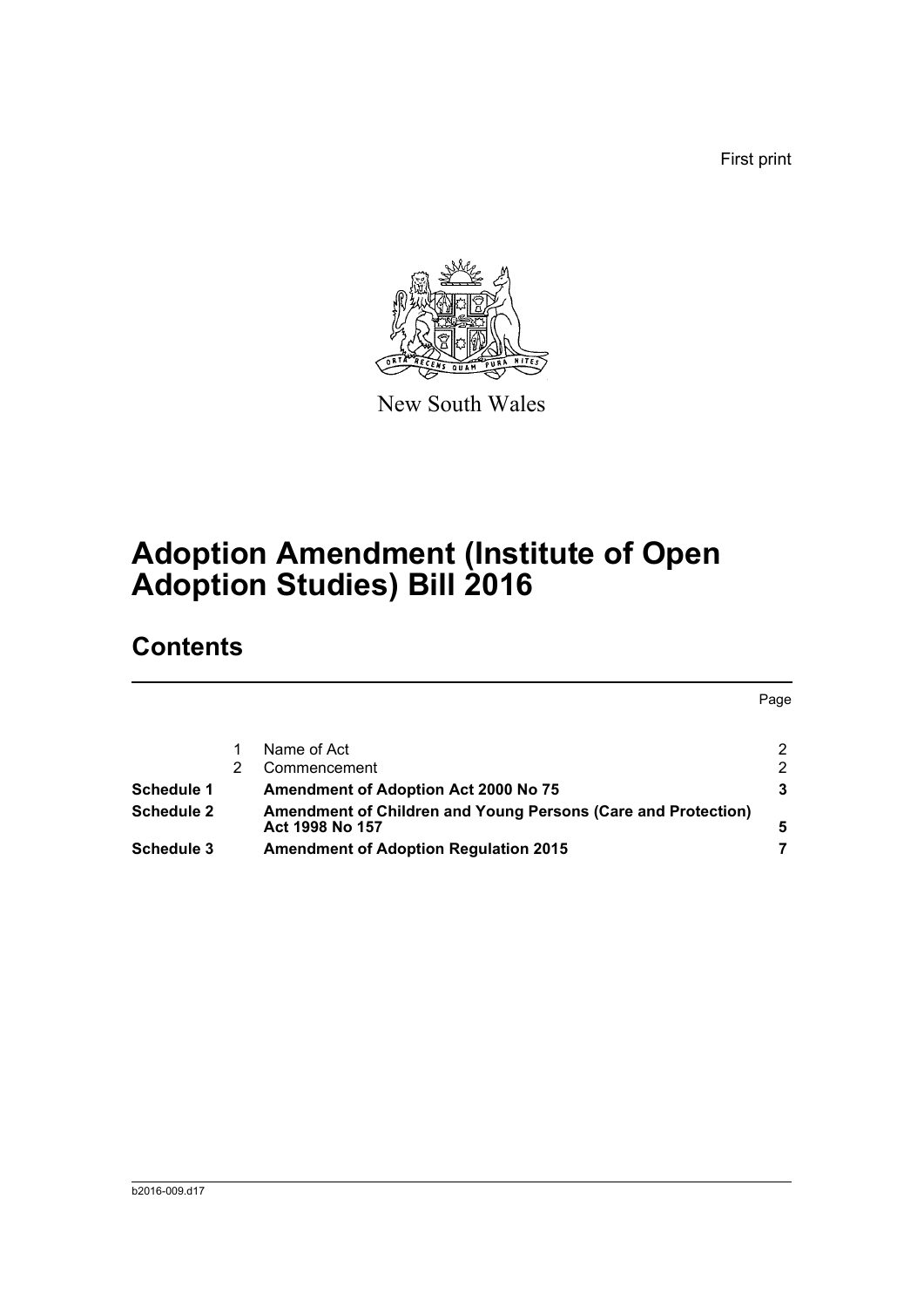

New South Wales

# **Adoption Amendment (Institute of Open Adoption Studies) Bill 2016**

No , 2016

## **A Bill for**

An Act to amend the *Adoption Act 2000* and the *Children and Young Persons (Care and Protection) Act 1998* to make provision for the disclosure of information for the purpose of research in relation to adoption and out-of-home care; and for related purposes.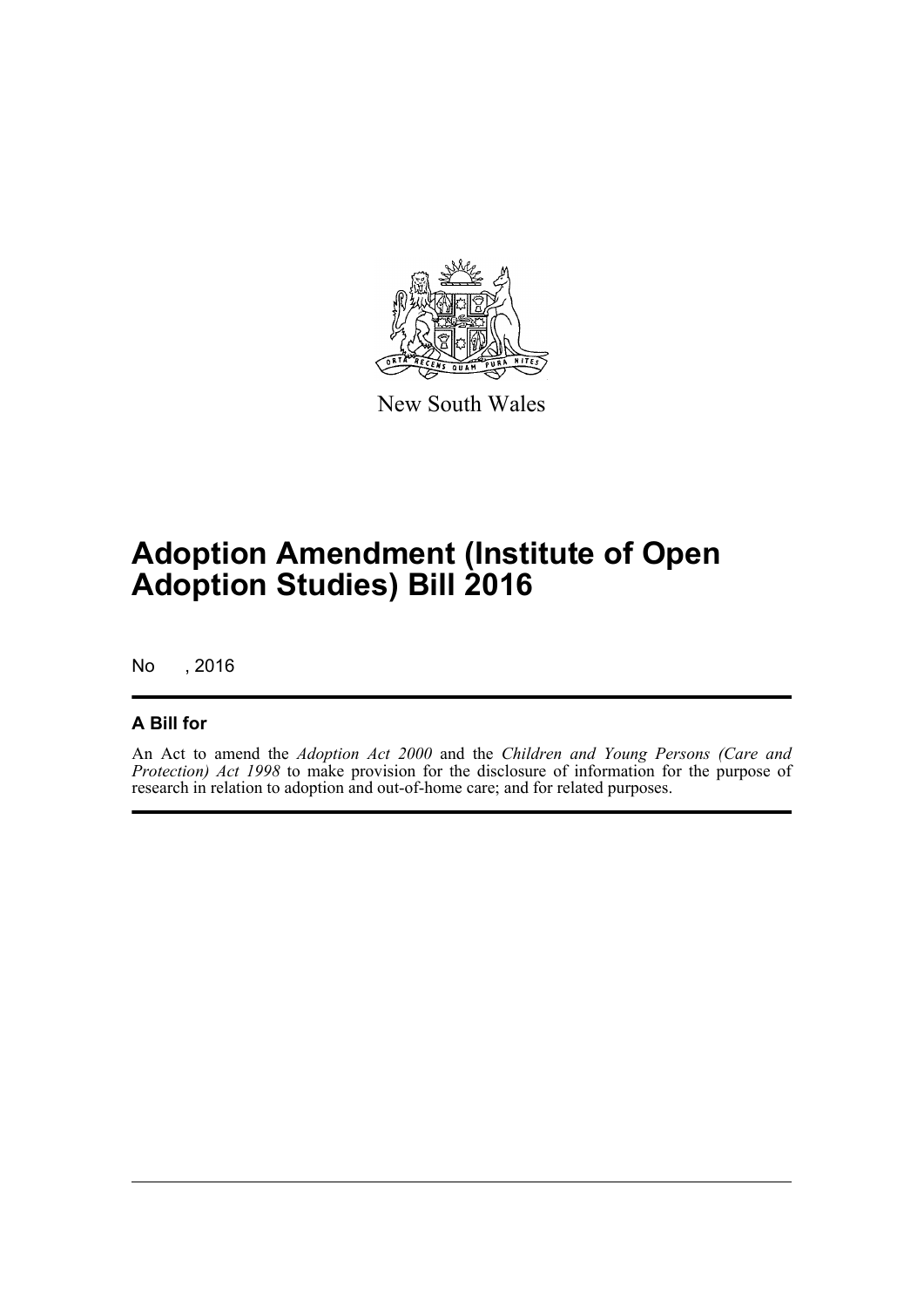<span id="page-5-1"></span><span id="page-5-0"></span>

| $\mathcal{P}$ |
|---------------|
| 3             |
| 4             |
| 5             |
|               |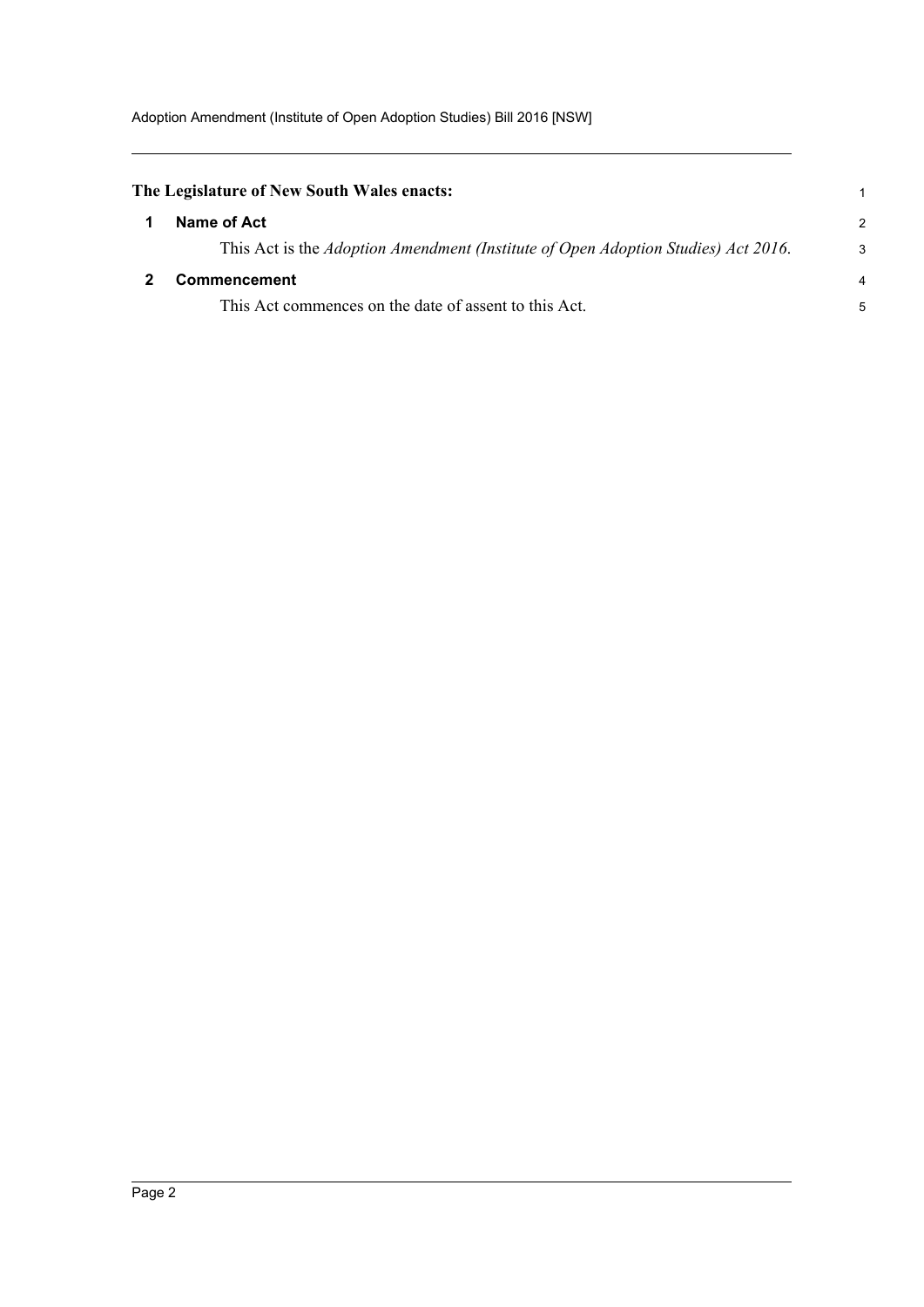<span id="page-6-0"></span>

|       | <b>Schedule 1</b> |                               |     | <b>Amendment of Adoption Act 2000 No 75</b>                                                                                                                                                                                                                                                                                                                                                                                                                                                   | 1                                      |  |
|-------|-------------------|-------------------------------|-----|-----------------------------------------------------------------------------------------------------------------------------------------------------------------------------------------------------------------------------------------------------------------------------------------------------------------------------------------------------------------------------------------------------------------------------------------------------------------------------------------------|----------------------------------------|--|
| [1]   |                   |                               |     | <b>Chapter 4 The adoption process</b>                                                                                                                                                                                                                                                                                                                                                                                                                                                         | 2                                      |  |
|       |                   |                               |     | Omit "temporary authorised carers" from the note to Part 6.                                                                                                                                                                                                                                                                                                                                                                                                                                   | 3                                      |  |
|       |                   |                               |     | Insert instead "authorised carers".                                                                                                                                                                                                                                                                                                                                                                                                                                                           | 4                                      |  |
| [2]   |                   |                               |     | Section 91 Report required before order made for adoption of child                                                                                                                                                                                                                                                                                                                                                                                                                            | 5                                      |  |
|       |                   |                               |     | Insert after section 91 $(2A)$ (c):                                                                                                                                                                                                                                                                                                                                                                                                                                                           | 6                                      |  |
|       |                   |                               | (d) | a suitably qualified person employed or nominated by an approved<br>organisation to prepare reports in accordance with this section.                                                                                                                                                                                                                                                                                                                                                          | $\overline{7}$<br>8                    |  |
| $[3]$ |                   | <b>Section 91 (7)</b>         |     |                                                                                                                                                                                                                                                                                                                                                                                                                                                                                               | 9                                      |  |
|       |                   | Insert in alphabetical order: |     |                                                                                                                                                                                                                                                                                                                                                                                                                                                                                               |                                        |  |
|       |                   |                               |     | <i>approved organisation</i> means an organisation approved by the Secretary from<br>time to time, by order in writing, to provide a report to the Court for the<br>purposes of this section.                                                                                                                                                                                                                                                                                                 | 11<br>12<br>13                         |  |
| [4]   |                   | <b>Section 175A</b>           |     |                                                                                                                                                                                                                                                                                                                                                                                                                                                                                               | 14                                     |  |
|       |                   | Insert after section 175:     |     |                                                                                                                                                                                                                                                                                                                                                                                                                                                                                               | 15                                     |  |
|       | 175A              |                               |     | Disclosure of information for research purposes                                                                                                                                                                                                                                                                                                                                                                                                                                               | 16                                     |  |
|       |                   | (1)                           |     | The Secretary may enter into arrangements with a research organisation for the<br>purposes of permitting the disclosure to the research organisation of<br>information (including health information and personal information) that is<br>held by the Department or an accredited adoption service provider about any<br>of the following persons (an <i>affected person</i> ):                                                                                                               | 17<br>18<br>19<br>20<br>21             |  |
|       |                   |                               | (a) | a person involved in an adoption or prospective adoption as a birth<br>parent, adoptive parent or child,                                                                                                                                                                                                                                                                                                                                                                                      | 22<br>23                               |  |
|       |                   |                               | (b) | a person involved in out-of-home care as an authorised carer or child.                                                                                                                                                                                                                                                                                                                                                                                                                        | 24                                     |  |
|       |                   | (2)                           |     | The Secretary is not to enter into arrangements under this section unless<br>satisfied that those arrangements will ensure that:                                                                                                                                                                                                                                                                                                                                                              | 25<br>26                               |  |
|       |                   |                               | (a) | reasonable steps will be taken to de-identify information disclosed<br>under the arrangements, and                                                                                                                                                                                                                                                                                                                                                                                            | 27<br>28                               |  |
|       |                   |                               | (b) | information disclosed under the arrangements will be treated by the<br>research organisation as confidential, and                                                                                                                                                                                                                                                                                                                                                                             | 29<br>30                               |  |
|       |                   |                               | (c) | as far as is reasonably practicable, no publication that uses or is based<br>on information disclosed under the arrangements will enable the<br>identity of an affected person to be ascertained, and                                                                                                                                                                                                                                                                                         | 31<br>32<br>33                         |  |
|       |                   |                               | (d) | as far as is reasonably practicable, any personal information disclosed<br>under the arrangements will be used or dealt with in accordance with the<br>information protection principles set out in sections 12, 17, 18 and 19 of<br>the <i>Privacy and Personal Information Protection Act 1998</i> as those<br>principles would apply if the research organisation were a public sector<br>agency.<br><b>Note.</b> The Privacy and Personal Information Protection Act 1998 requires public | 34<br>35<br>36<br>37<br>38<br>39<br>40 |  |
|       |                   |                               |     | sector agencies to deal with personal information in accordance with the<br>information protection principles set out in that Act.                                                                                                                                                                                                                                                                                                                                                            | 41<br>42                               |  |
|       |                   | (3)                           |     | A disclosure of information made in good faith under the arrangements does<br>not constitute a contravention of any provision as to confidentiality in this Act<br>and does not constitute a contravention of the Health Records and Information                                                                                                                                                                                                                                              | 43<br>44<br>45                         |  |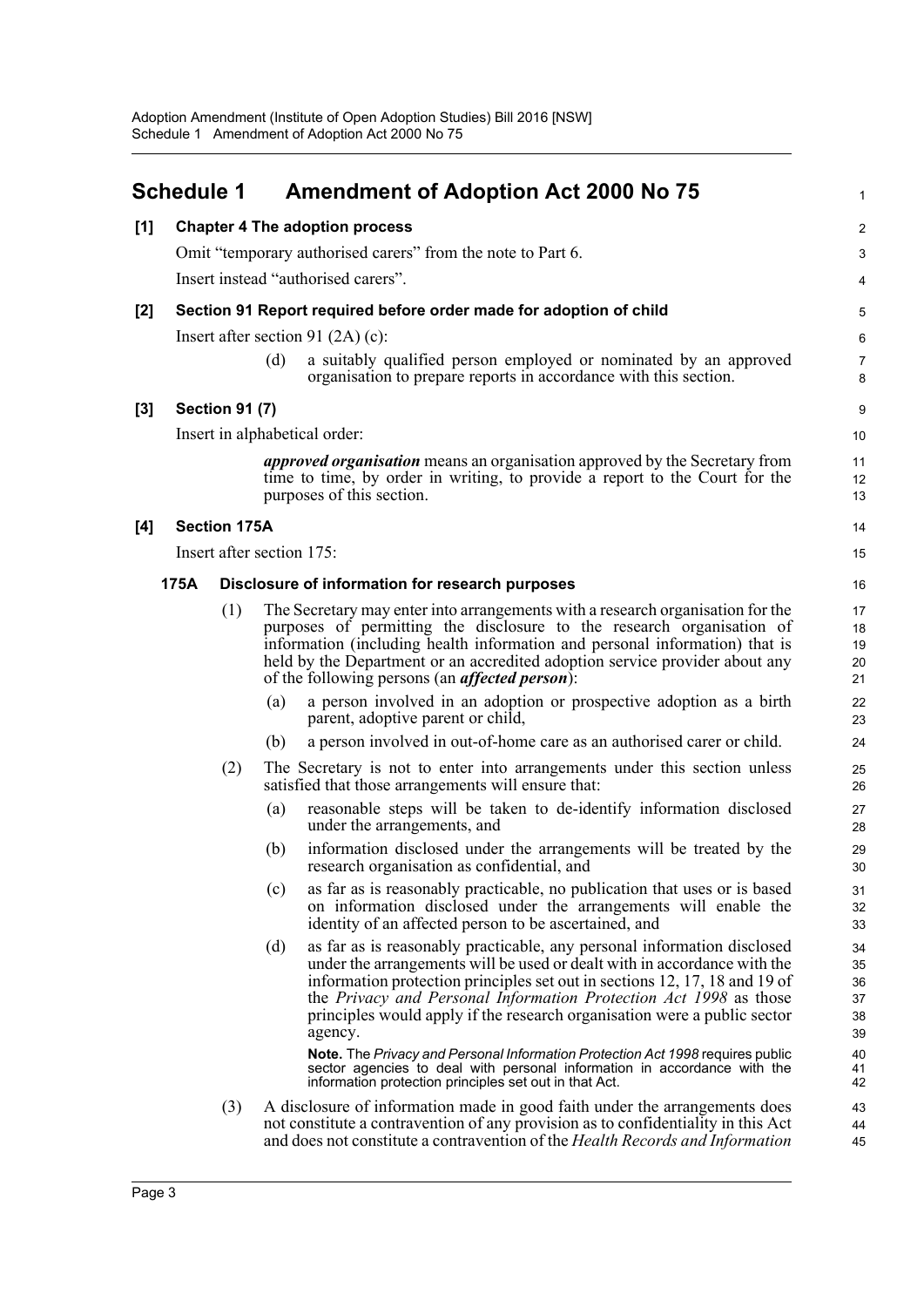*Privacy Act 2002* or the *Privacy and Personal Information Protection Act 1998*.

11 12 13

| (4) | The provisions of the <i>Health Records and Information Privacy Act 2002</i> apply<br>to health information disclosed under the arrangements as if the research<br>organisation were a private sector person (within the meaning of that Act). |        |  |
|-----|------------------------------------------------------------------------------------------------------------------------------------------------------------------------------------------------------------------------------------------------|--------|--|
|     | <b>Note.</b> The Health Records and Information Privacy Act 2002 requires a private sector<br>person that collects, holds or uses health information to comply with the health privacy<br>principles provided for by that Act.                 | 6<br>8 |  |
|     | In this section:                                                                                                                                                                                                                               | 9      |  |
|     | health information has the same meaning as in the Health Records and                                                                                                                                                                           | 10     |  |

*Information Privacy Act 2002*. *personal information* has the same meaning as in the *Privacy and Personal Information Protection Act 1998*.

### **[5] Section 208 Regulations**

Insert after section 208 (2) (e):

(f) the disclosure of information under the arrangements referred to in section 175A, including any procedures or requirements in relation to that disclosure and any requirements on any organisation to which the information is disclosed.

### **[6] Dictionary**

Insert in alphabetical order:

*research organisation* means an organisation prescribed by the regulations.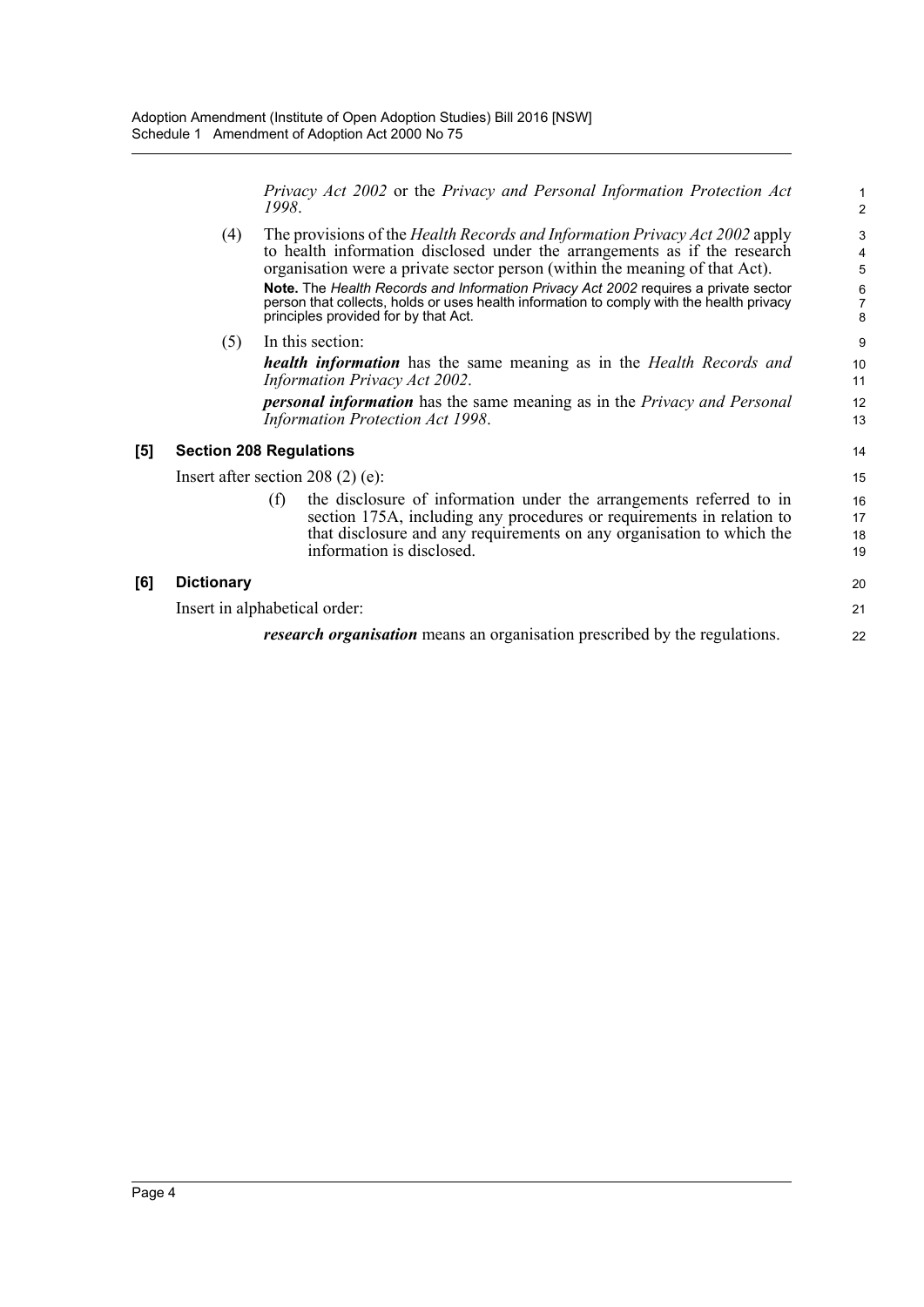## <span id="page-8-0"></span>**Schedule 2 Amendment of Children and Young Persons (Care and Protection) Act 1998 No 157**

### **[1] Section 254A**

Insert after section 254:

#### **254A Disclosure of information for research purposes**

- (1) The Secretary may enter into arrangements with a research organisation for the purposes of permitting the disclosure to the research organisation of information (including health information and personal information) that is held by the Department, the Children's Guardian, a designated agency or an accredited adoption service provider about any of the following persons (an *affected person*):
	- (a) a person involved in an adoption or prospective adoption as a birth parent, adoptive parent, young person or child,

1  $\mathcal{L}$ 

3 4

- (b) an authorised carer,
- (c) a child or young person in out-of-home care,
- (d) a child or young person the subject of a final care order if the Children's Court has determined or accepted the Secretary's assessment that there is no realistic possibility of the child or young person being restored to his or her birth parents or adoptive parents.
- (2) The Secretary is not to enter into arrangements under this section unless satisfied that those arrangements will ensure that:
	- (a) reasonable steps will be taken to de-identify information disclosed under the arrangements, and
	- (b) information disclosed under the arrangements will be treated by the research organisation as confidential, and
	- (c) as far as is reasonably practicable, no publication that uses or is based on information disclosed under the arrangements will enable the identity of an affected person to be ascertained, and
	- (d) as far as is reasonably practicable, any personal information disclosed under the arrangements will be used or dealt with in accordance with the information protection principles set out in sections 12, 17, 18 and 19 of the *Privacy and Personal Information Protection Act 1998* as those principles would apply if the research organisation were a public sector agency.

**Note.** The *Privacy and Personal Information Protection Act 1998* requires public sector agencies to deal with personal information in accordance with the information protection principles set out in that Act.

- (3) A disclosure of information made in good faith under the arrangements does not constitute a contravention of any provision as to confidentiality in this Act and does not constitute a contravention of the *Health Records and Information Privacy Act 2002* or the *Privacy and Personal Information Protection Act 1998*.
- (4) The provisions of the *Health Records and Information Privacy Act 2002* apply to health information disclosed under the arrangements as if the research organisation were a private sector person (within the meaning of that Act). **Note.** The *Health Records and Information Privacy Act 2002* requires a private sector person that collects, holds or uses health information to comply with the health privacy principles provided for by that Act.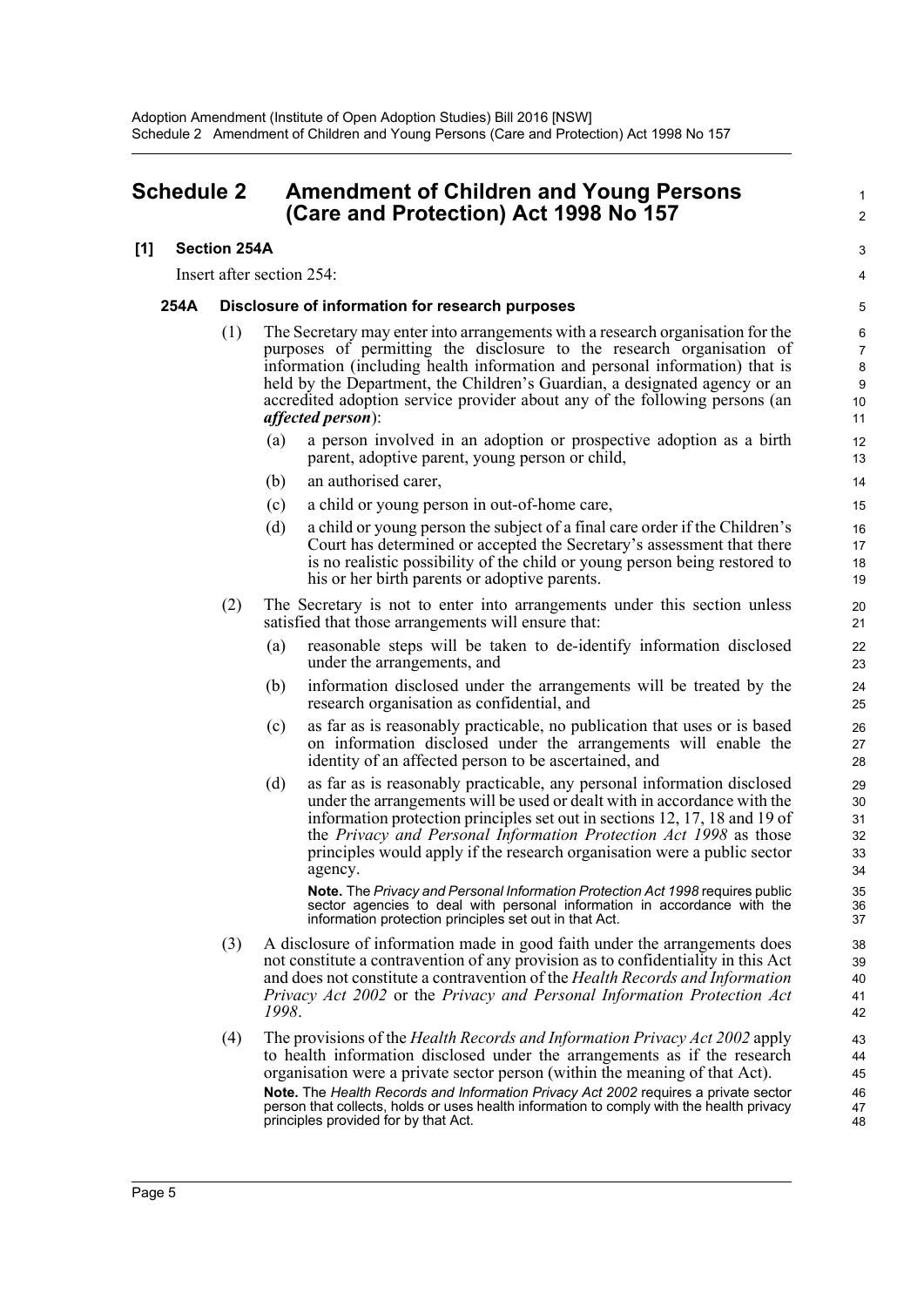|       | (5)                                  | In this section:                                                                                                                                                                                                                                          |                     |
|-------|--------------------------------------|-----------------------------------------------------------------------------------------------------------------------------------------------------------------------------------------------------------------------------------------------------------|---------------------|
|       |                                      | <b>health information</b> has the same meaning as in the Health Records and<br>Information Privacy Act 2002.                                                                                                                                              | $\overline{a}$<br>3 |
|       |                                      | <b>personal information</b> has the same meaning as in the Privacy and Personal<br>Information Protection Act 1998.                                                                                                                                       | 4<br>5              |
|       |                                      | <b>research organisation</b> has the same meaning as in the <i>Adoption Act 2000</i> .                                                                                                                                                                    | 6                   |
| $[2]$ | <b>Section 264 Regulations</b>       |                                                                                                                                                                                                                                                           | 7                   |
|       | Insert after section $264$ (1A) (k): |                                                                                                                                                                                                                                                           |                     |
|       |                                      | the disclosure of information under the arrangements referred to in<br>(1)<br>section 254A, including any procedures or requirements in relation to<br>that disclosure and any requirements on any organisation to which the<br>information is disclosed. | 9<br>10<br>11<br>12 |